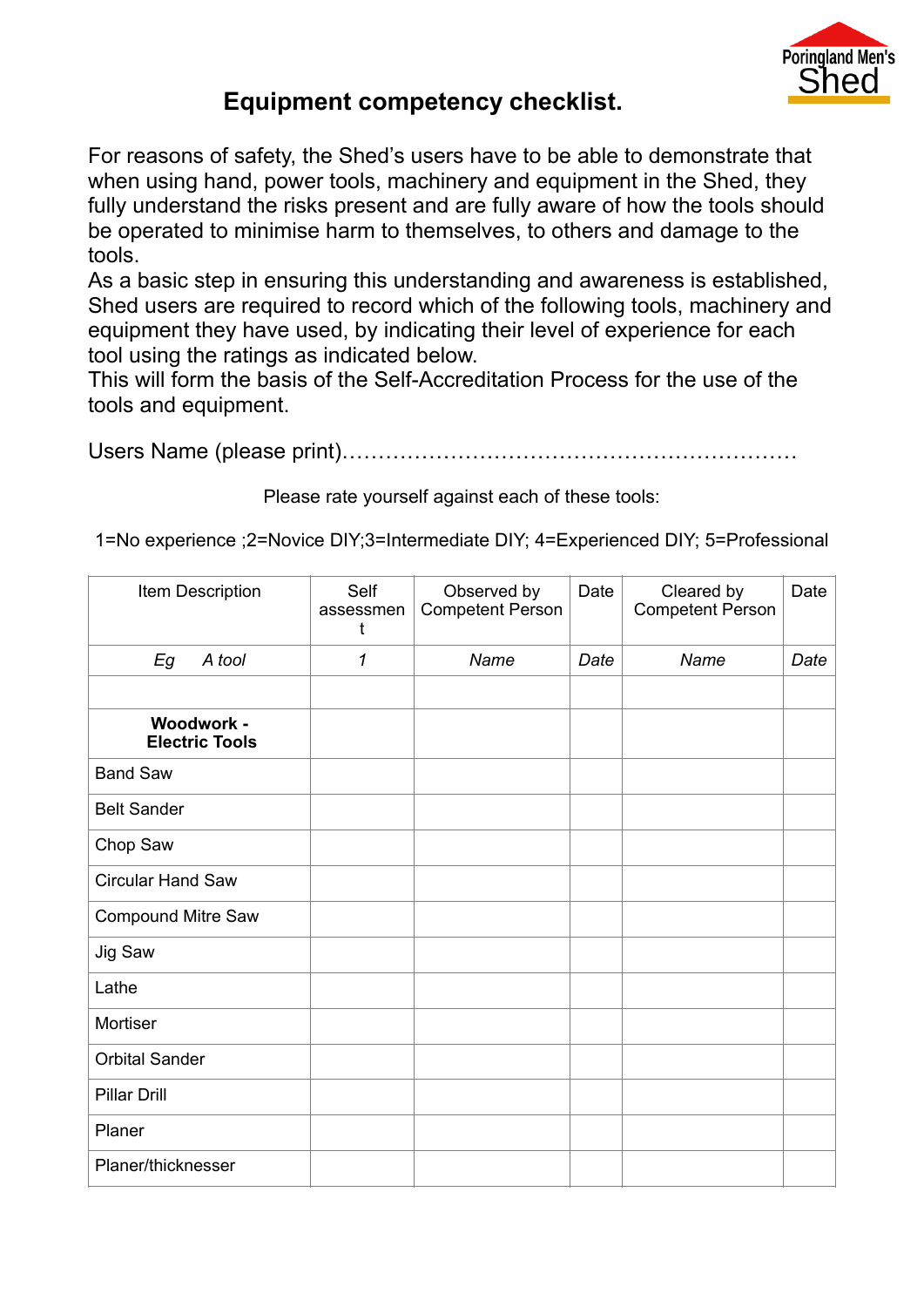| Radial Arm Saw                      |  |  |  |
|-------------------------------------|--|--|--|
| Router                              |  |  |  |
| <b>Scroll Saw</b>                   |  |  |  |
| Whetstone Sharpener                 |  |  |  |
|                                     |  |  |  |
| Woodwork-<br><b>Hand Tools</b>      |  |  |  |
| Chisels                             |  |  |  |
| <b>Drills</b>                       |  |  |  |
| Hammers                             |  |  |  |
| Planes                              |  |  |  |
| Saws                                |  |  |  |
| Whittling Knives & Axes             |  |  |  |
|                                     |  |  |  |
| Metalwork-<br><b>Electric Tools</b> |  |  |  |
| Arc welder                          |  |  |  |
| MIG welder                          |  |  |  |
| TIG welder                          |  |  |  |
| Cutting tools                       |  |  |  |
| <b>Drills</b>                       |  |  |  |
| <b>Grinding Wheels</b>              |  |  |  |
| Sanders                             |  |  |  |
| Saws                                |  |  |  |
|                                     |  |  |  |
| Metalwork-<br><b>Hand Tools</b>     |  |  |  |
| <b>Cold Chisels</b>                 |  |  |  |
| Cutters eg Tin Snips                |  |  |  |
| Files & Broaches                    |  |  |  |
| Sanders                             |  |  |  |
|                                     |  |  |  |
|                                     |  |  |  |